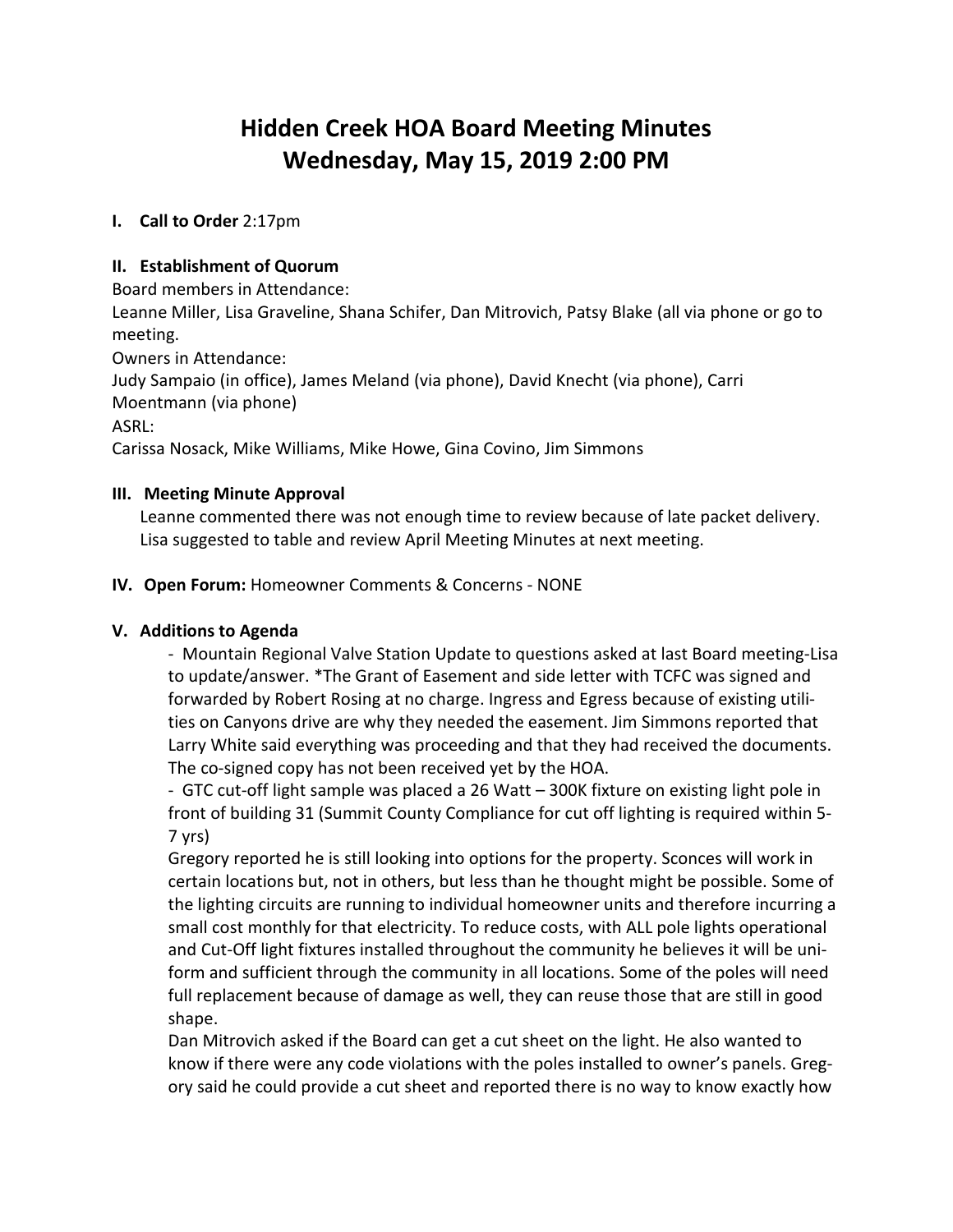they are installed unit he gets access to units. There are photo cells on the poles to control when they run.

\*Gregory wants to know if the Board wants to continue with the project before he starts calculating what needs to be replaced.

David Knecht (CVC Committee) and Judy Sampaio (CVC and Arc Committee) reported that they had both viewed the light and gave an opinion.

\*Gregory reported that they are standard pole height. He will get another fixture that has less Watts and install for comparison. It may be possible to dim the lights in certain locations depending on the location or look into different prismatic lenses.

Note: Most of the time you are not looking directly up at a fixture, but using the light produced. We are paying special attention to the light because it is new. Everyone has a different light sensitivity.

# **VI. Maintenance Report:**

# A. Complete:

Hardy Board research: Documentation was provided to the Board. Most of what Mike is seeing is regular maintenance related. The HOA had filed 2 claims. It is unlikely that they will cover any future claim.

- Number and Letter Installation: They are all installed on units. However, maintenance will go back through to patch holes, prep, sand, paint. They will be uniform in installation.

\*Leanne asked if there would be a summary of total cost for this project. Hard costs are determined. Mike Howe reported that labor charges will hit on the balance sheet and not on the income statement. It will be charged to capital budget. A total figure will be calculated and reported.

Pond water feature: It is a small fountain to circulate water. It is running 9am to 9pm \*Nothing has been done to the silt trap as it will require equipment to excavate it. Leanne suggested that ASRL approach MR contractors early in the process when they do the pump station to see if they can excavate the area while they are onsite.

Leanne also reported that the pond was only dredged once in the past.

Rodent treatment: First treatment is scheduled for the end of the week. The product is a pellet bait that is dropped into the holes and is pet safe/natural. Mike thought it was high dose of vitamin K. Dan Mitrovich is familiar with the product and the safety of use. Should be a notable difference in 24-48 hours.

# B. In Progress:

Railing work in community: New railing is being added in areas of need and repairs are being made to railings in poor condition.

Asphalt bids: ASRL has been in contact with On Top. We are trying to determine the scope of work. An appointment has been set up to meet with a trusted vendor.

\*Communication with On Top is being documented via email. Teri (owner of On Top) confirmed the amount of mobilization (\$8K) and the agreement to split that in half when we proceed with the project. If we use another vendor, they will keep the full amount and refund the remainder.

\*ASRL to recommend a Scope of Work to the Board.

-Roofing Bids: \*MikeW is still waiting to receive bids from three vendors. He received historical information on which roofs have been completed. 3-4 roofs can be done this year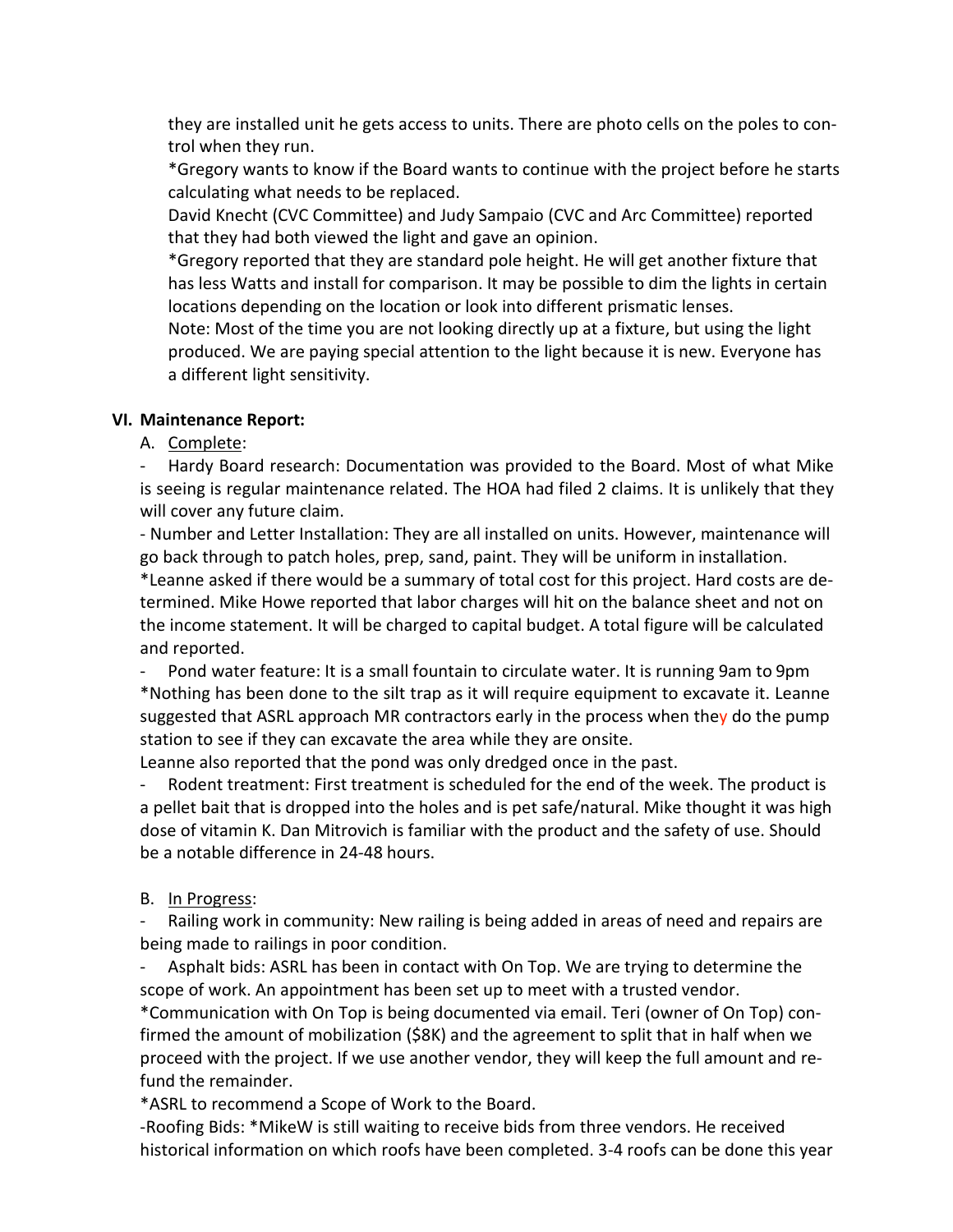within the budget.

- Sidewalk Resolution: It will be removed and replaced by Mel when the weather permits within the next few weeks.

# C. Bids to Present:

Retaining wall: ASRL recommends this to be a 2019 project before MR begins the water and road project. Two types of walls have been recommended (boulder rock or block similar to what has been installed recently in the community). Approximate length of the wall is 200 ft. long. Heavy equipment will be required to remove and install the wall. \*ASRL to propose a Scope of Work for the Board to Approve including warranty and engineering requirement for stabilization of the ground being retained.

French Drain by Unit 33: One bid received by Black Dog. Second bid needs to be clarified (is a sump needed to discharge the water collected in the drain/how deep is the installation).

B&B is coming back to do repair work and downspout by Unit #3.

\*ASRL will review the survey document and work to obtain bids that follow the scope of work.

- Decking and tread bid: ASRL has a bid from Ash and Dust and is having difficulty obtaining additional bids. Trex type and color are already identified in the standard.

All landings that have not already been replaced with Trex are included in the scope. \$57K is included in the Capital Budget for landings and treads – painting also needs to be included in the scope of work. (COLOR of paint needs to be determined for handrails, slats, posts, joists, stringers, beams, ledgers)

\*ASRL to obtain detailed information/spec sheets on the types of treads (i.e. size of treads, warranty, safety, color – galvanized vs fiberglass), find out if there is a store location to view tread samples, a location treads have been installed locally that can be viewed OR if samples can be ordered/cost.

Recommendation on type may be an item that the CVC/ARC Committee can assist with.

- Tree bid: 15 trees have been identified as dead/diseased and pose safety/liability concerns in the community with proximity to buildings/walkways. \$6K total bid.

\*ASRL to have the tree stump in front of building 3 added to the scope of work while they are onsite. It needs to be carefully evaluated for best option: grinding or excavation.

# **VII. Financial Update:**

• Monthly Report: Budget reviewed in detail during the meeting.

# **1. Budget-to-Actual Variance Reports**

Due to the timing variances of certain projects and expenses, the Hidden Creek HOA budgeted an excess of revenue over expenses of \$116 for the period, the Association is reporting that it ended with a deficit of \$3,950 for the period. This is a \$4,066 unfavorable variance for the period, which is primarily related to water and snow removal costs. SNOW RE- MOVAL HAS BEEN BASED ON HISTORICAL AVERAGES.

# April 2019 Revenues:

The total revenue budgeted for this period is \$68,652, while actual revenue earned is \$69,436. This \$784 variance in revenue is primarily attributable to the violation fee income.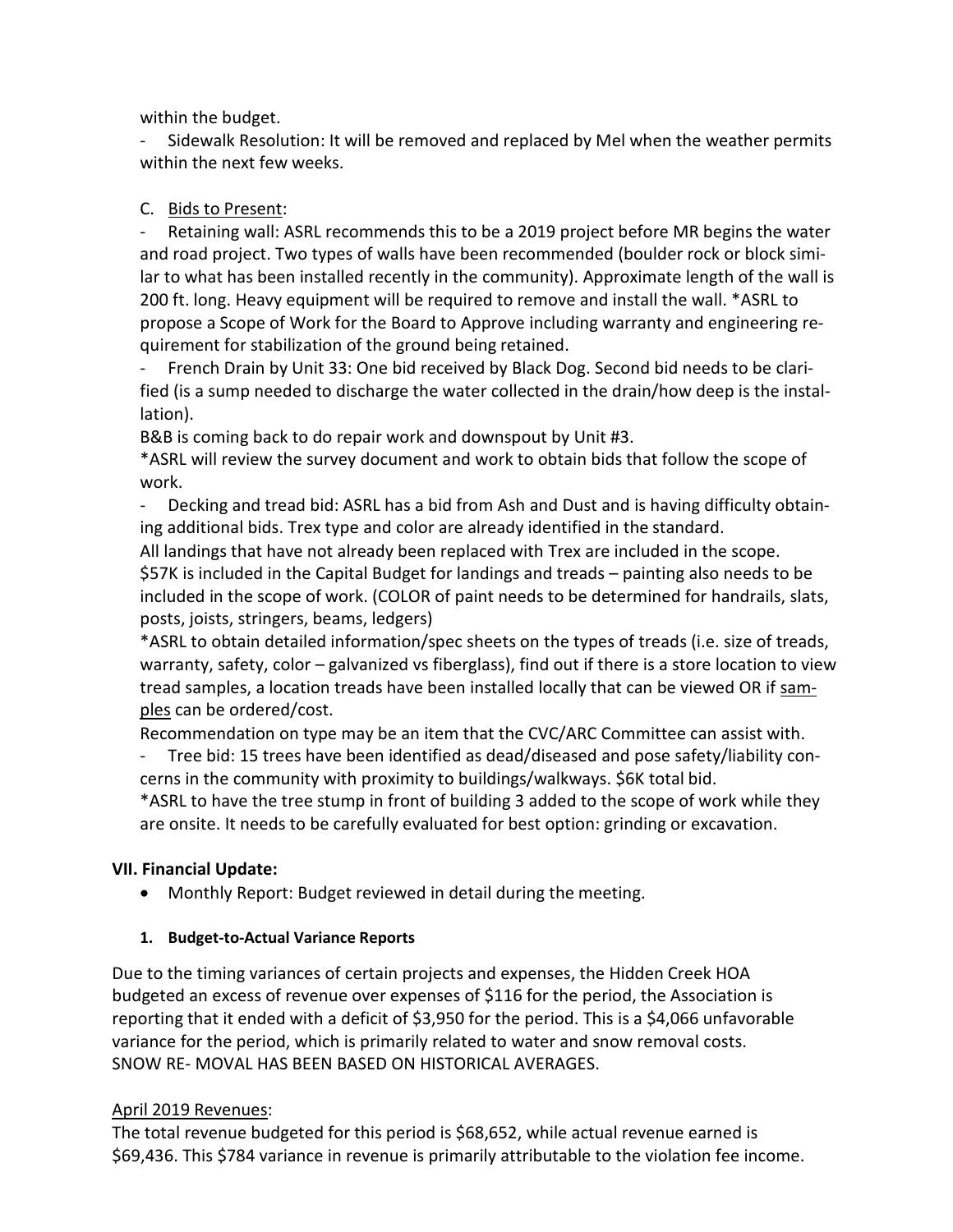Interest is coming in from the new Reserve accounts.

Period actual expenses of \$73,385 which was more than the budgeted period expenses of \$68,536. This was a 7.08% greater than budget or an unfavorable variance of approximately \$4,850. Significant variances of specific line item expenses include:

Maintenance Wages: was higher than anticipated for the period due to the increase time spent on getting bids on the capital projects and clean up around the property due to the seasonal changes.

Parking-Grounds-Roads Wages: this is related to several items during the period, the most significant is time spend monitoring parking areas and clean-up of grounds.

Snow Removal: no funds were budgeted during the period to address the snow removal fees.

Water: the rate increase for water did not happen until June of 2018. Unfortunately, the budgeted water amount did not include the new rate increase for the first five months of the period. This is causing the significant variance when looking at the actual expense compared to the budget.

#### **2. Discussion of Delinquent Association Owners as of April 30, 2019**

After review of this report, there are no 91 plus day balances listed as of April 30, 2019.

#### **3. Capital Reserve Budget vs. Actuals for the Period Ended April 30, 2019**

Unanticipated capital expenses: There were \$2,976 spent during the period on unbudgeted capital expenses. The building letters project was completed during the period which \$2,260 of final payment was made to MGM. Also, GTC completed the rock monument lighting which cost \$716.

Planned capital expenses: Sauna refurbish is complete which was \$3,444 for the period.

Summary: Year-to-date planned and unplanned capital budget expenses total at \$23,496.

#### **4. Balance Sheet was reviewed and explained.**

• Operating & Capital Reserve Recommendation:

\*ASRL recommends that YTD Actuals be discussed so that the Board can consider an increase in assessments to cover the deficiency. While an increase is being considered, it is recommended that the board also consider an increase in the assessments for capital projects that are not in the future budget. A prioritized project list needs to be followed based off of the Capital Budget and funds that are available.

\*ASRL will evaluate ways to save within the Operating Budget.

Dan Mitrovich is supportive of figuring out rolling projections to determine how underfunded the Reserve may be and what is needed for necessary capital projects.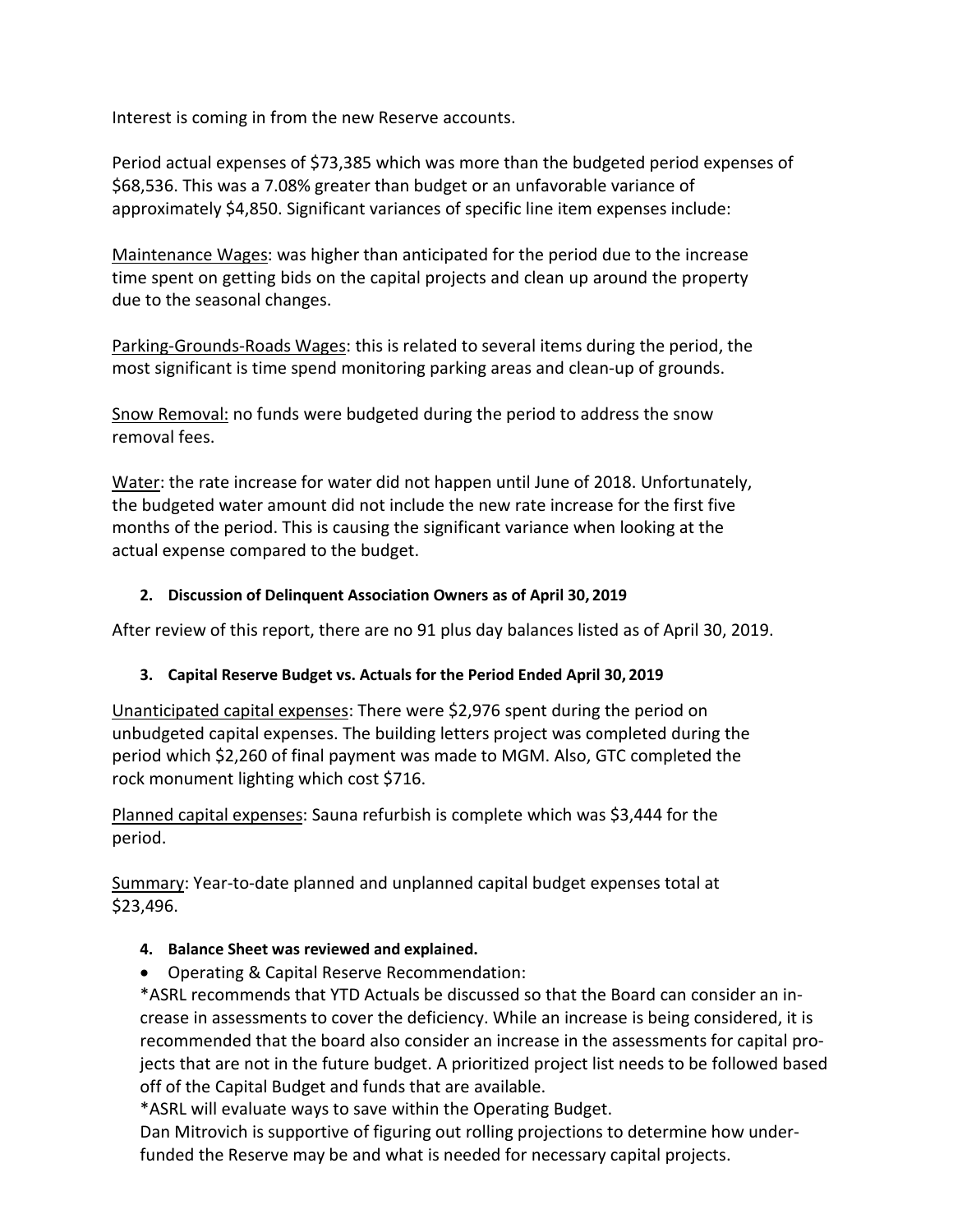Areas of Savings need to be evaluated so they can be discussed in an Executive Session with all Board members.

#### **VIII. Governance:**

- **1.** Additions to- Rules & Regulations: Modification Standards
	- The door selection and private decking STANDARDS need to be clarified (double check if there are differences between Georgetown and Townhome door sizes). Not enough time was given to review. Board Members will review and turn in their comments by Monday May 21<sup>st</sup> at 5pm MST. (Send to Carissa, Gina and Lisa onemail)
- **2.** Additions to Remodel/Modification Application:
	- 1.) Scope of Work: "Engineered plans (professionally reviewed and stamped) if addressing structural, sound proofing, ventilation, plumbing and electrical work" 2.) "& Modification Standards"
	- <sup>-</sup> \*Board Members will review and turn in their comments by Monday May 21<sup>st</sup> at 5pm MST. (Send to Carissa, Gina and Lisa on email)
- **3.** Review of CCR's regarding Kiddie Pool:
	- Carissa Nosack reported that she reviewed through the governing documents and could not locate any specific section/verbiage that would prohibit the Board from repurposing this area, although this is not a legal opinion. Feedback from the owners via survey was that the Kiddie Pool was not important. Other communities are eliminating them because of sanitary/high maintenance requirements. The pool and spa are being maintained and will not be changed.
	- Funds are allocated from the Capital Budget.
	- \*ASRL will provide a SOW for Kiddie Pool Replacement (picnic tables, BBQ, sun shade, etc.). Leanne noted that BBQ's are not supposed to be on landings of Georgetown units and was a reason why there used to be a BBQ in the pool area. Enforcement can take place after a BBQ is purchased and provided.
- **4.** Bid Discussion/Vote: Still awaiting bids on priority projects. \*ASRL will follow Maintenance Project Guidelines and provide Scope of Work for asphalt, drainage unit 33, landings, to be reviewed at the next meeting. Possible to vote on these items when the next meeting packet is sent out in advance.
- **5.** Financial/Assessment Discussion: Executive Session set up for June 19<sup>th</sup> at 1:00pm, prior to the next Board Meeting at 2:00pm.

# **IX. Hidden Creek Meetings:**

- **1.** ARC Wednesday, May 22, 6:30 pm
- **2.** Monthly HOA Meeting Wednesday, June 19, 2:00 pm (MT)

# **X. Adjourn** 4:43pm

# DISCUSSION ITEMS:

• PAINTING STANDARDS - May